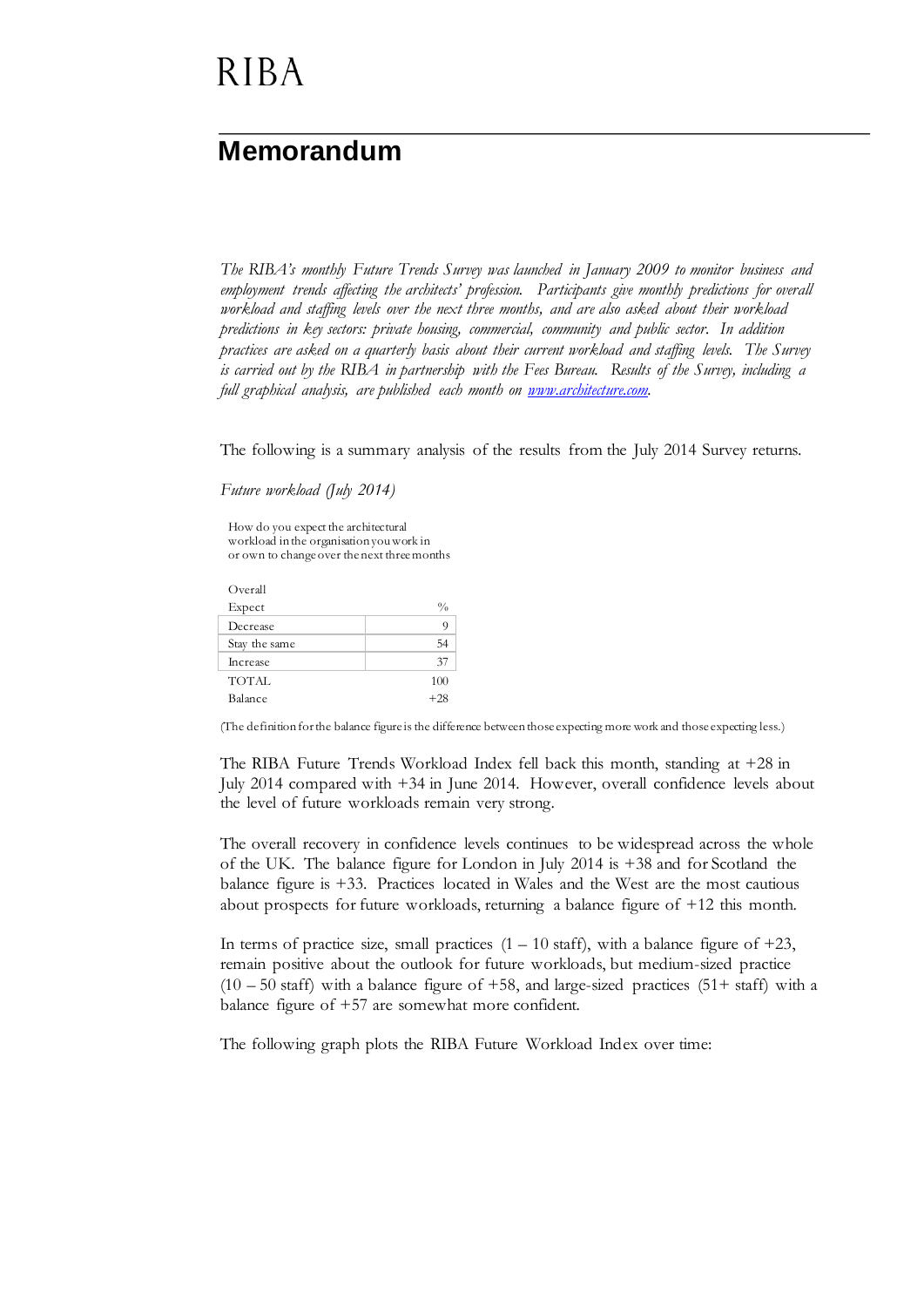# **RIBA**

#### **Memorandum**



All four of our sector workload forecasts decreased slightly this month. The private housing sector (balance figure +29) and the commercial sector (balance figure +14) continue to offer the best prospects for increases in medium-term workloads, whereas confidence levels in the public sector (balance figure -1) and community sector (balance figure +3) remain more fragile.

The recovery in architects' workloads, which has been sustained throughout 2014, continues to be driven primarily by growth in the commercial and private housing sectors. The overall value of work in progress in July 2014 was 10% higher than that in July 2013. Actual workloads have now been growing for four consecutive quarters.

The following graph tracks the sector predictions in the RIBA Future Trends Survey over time: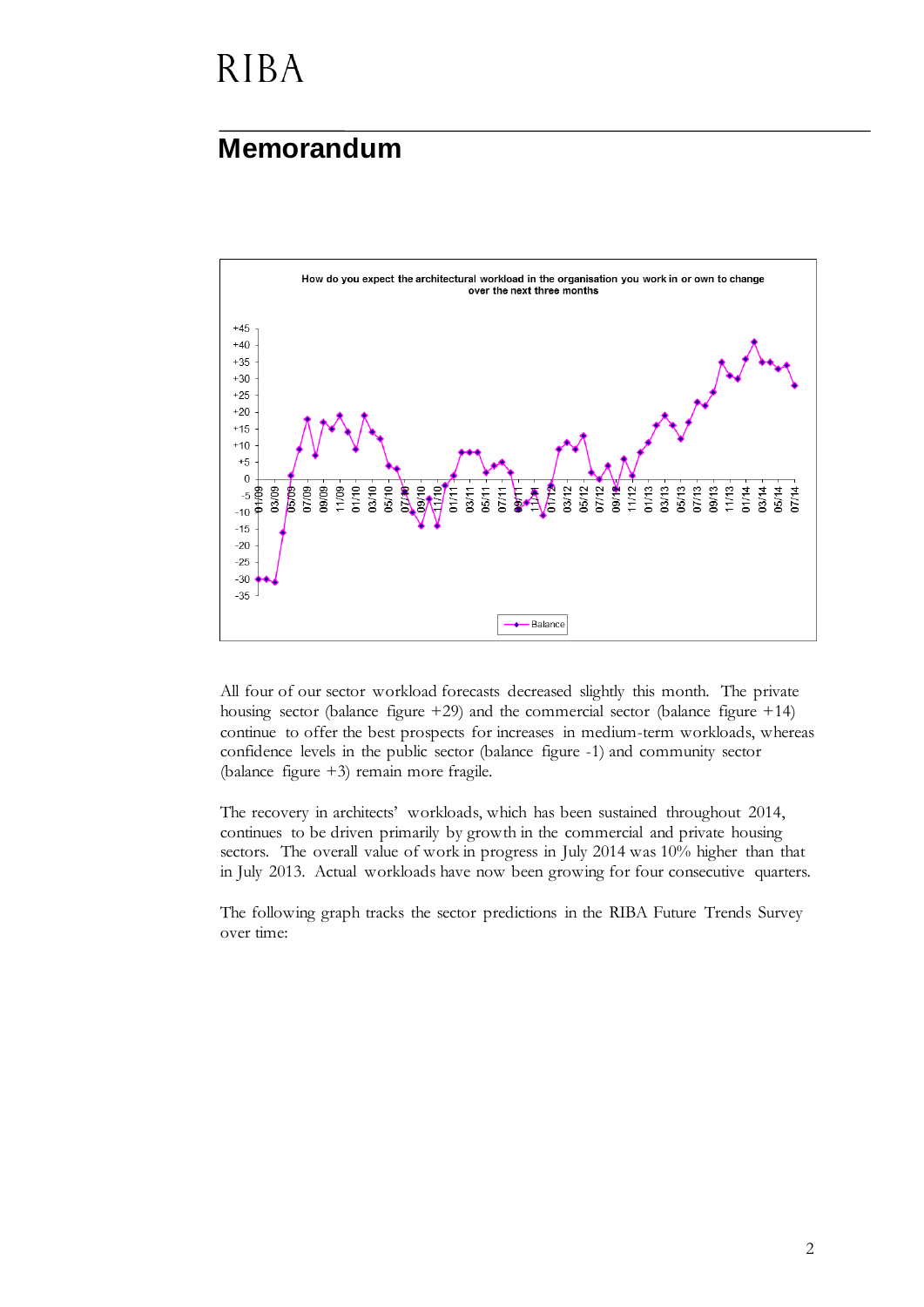## **RIBA**

#### **Memorandum**



*Future staffing levels (July 2014)*

How do you think the number of permanent architectural staff employed in your organisation will change over the next three months?

| Permanent Staff |       |
|-----------------|-------|
| Decrease        |       |
| Stay the same   | 80    |
| Increase        | 15    |
| TOTAL           | 100   |
| Balance         | $+10$ |

(The definition for the balance figure is the difference between those expecting to employ more permanent staff in the next three months and those expecting to employ fewer.)

The RIBA Future Trends Staffing Index also fell back a little this month, decreasing to +10 in July 2014 compared with +16 in June 2014, but remaining strongly in positive territory. The overwhelming majority of practices (95%) expect their staffing levels to either stay the same or increase during the next quarter, indicating that the architects' profession remains confident about maintaining the momentum of recovery.

In July 2014, the percentage of our respondents reporting that they had personally been under-employed in the current month was down to 12%. This suggests that although we have not yet seen an overall increase in aggregate employment numbers, the spare capacity within the profession is gradually being eroded as workloads